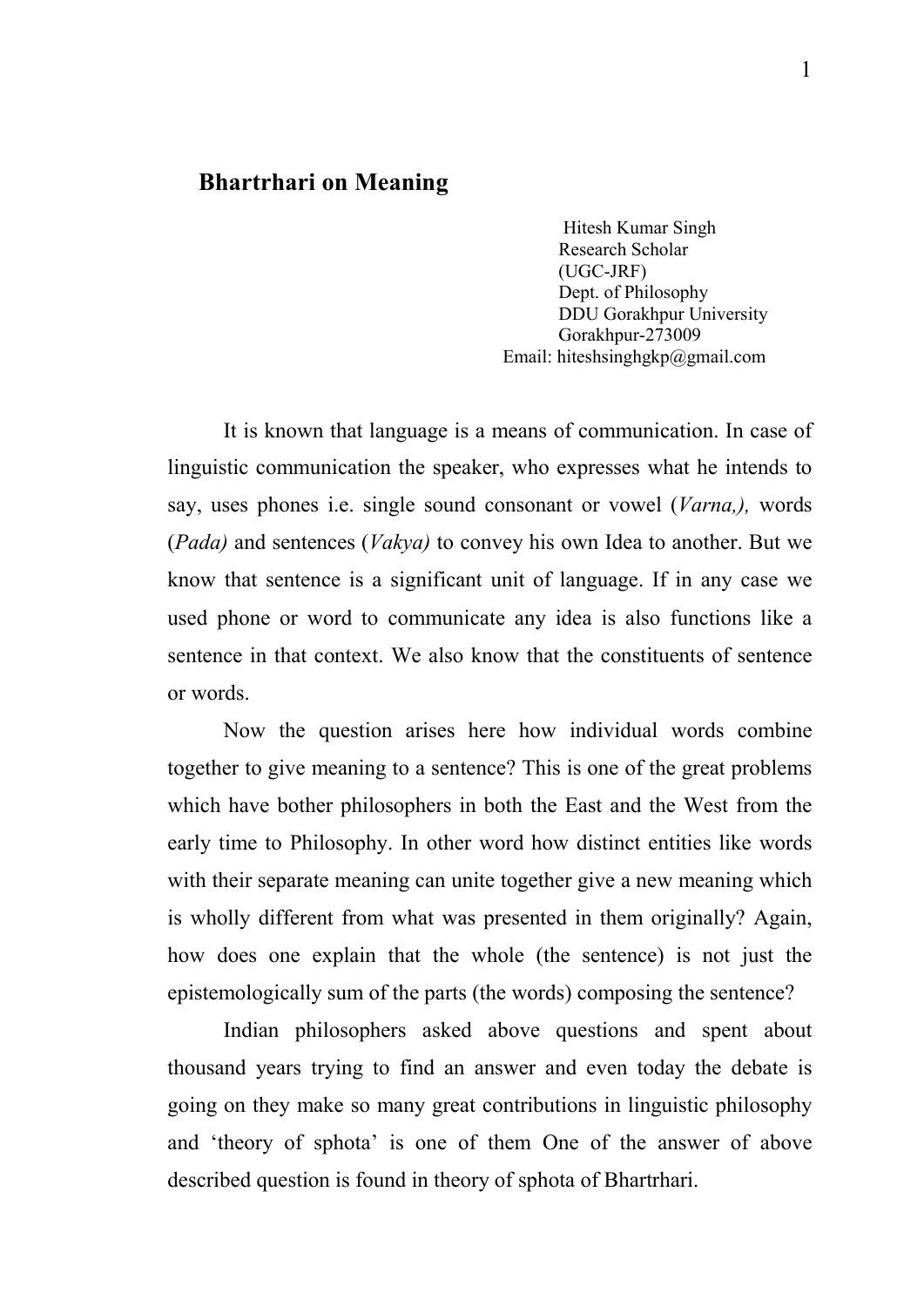It will be the task of this paper to show in what way the problem of meaning described in linguistic philosophy briefly above, was answered by the sphota theorists specially Bhartrhari, a great Indian Grammarian of fifth century of the Christian era. Bhartrhari developed his theory of sphota in '*Vakyapadiya'.* In *Brahmkand* and *Vakyakanda* of '*Vakyapadiya'* he gives a systematic explanation of sphota. Here we are dealing with the problem as, how from the diversity of words can be a unit of meaning come in to being? The problem arises that how one can get the meaning of a sentence from the words of sentence. The meaning of a sentences can't be found in the separate word of the sentence taken individually so where is it?

Bhartrhari solved this problem of meaning by his theory of sphota as holistic theory or by sentence holism.

So we have arrived at the discussion of the determinant of meaning of a sentence. But before discussing it, I want to go to reformulate the discussion of Bhartrhari on the kinds of sentence.

In V.P. Canto-II he mention following categories of sentences<sup>1</sup>

- 1. Akhyatsabdovakyam (आख्यातशब्दोंवाक्यम्). The theorists following this view interpret Language in term of an imperative to do or not to do since an action is expressed by verb, they define verb a sentence.
- 2. Sanghatovakyam (संघातोवाक्यम्) A sentence is an association of words conveying a connected meaning.
- 3. *Sanghata varttinijativakyam (*संघातवर्तिनीजातिवाक्यम्) A sentence is the Universal inhering in an association of the words.
- 4. *Kramovakvam (*क्रमोवाक्यम) Sequence of the words is sentence.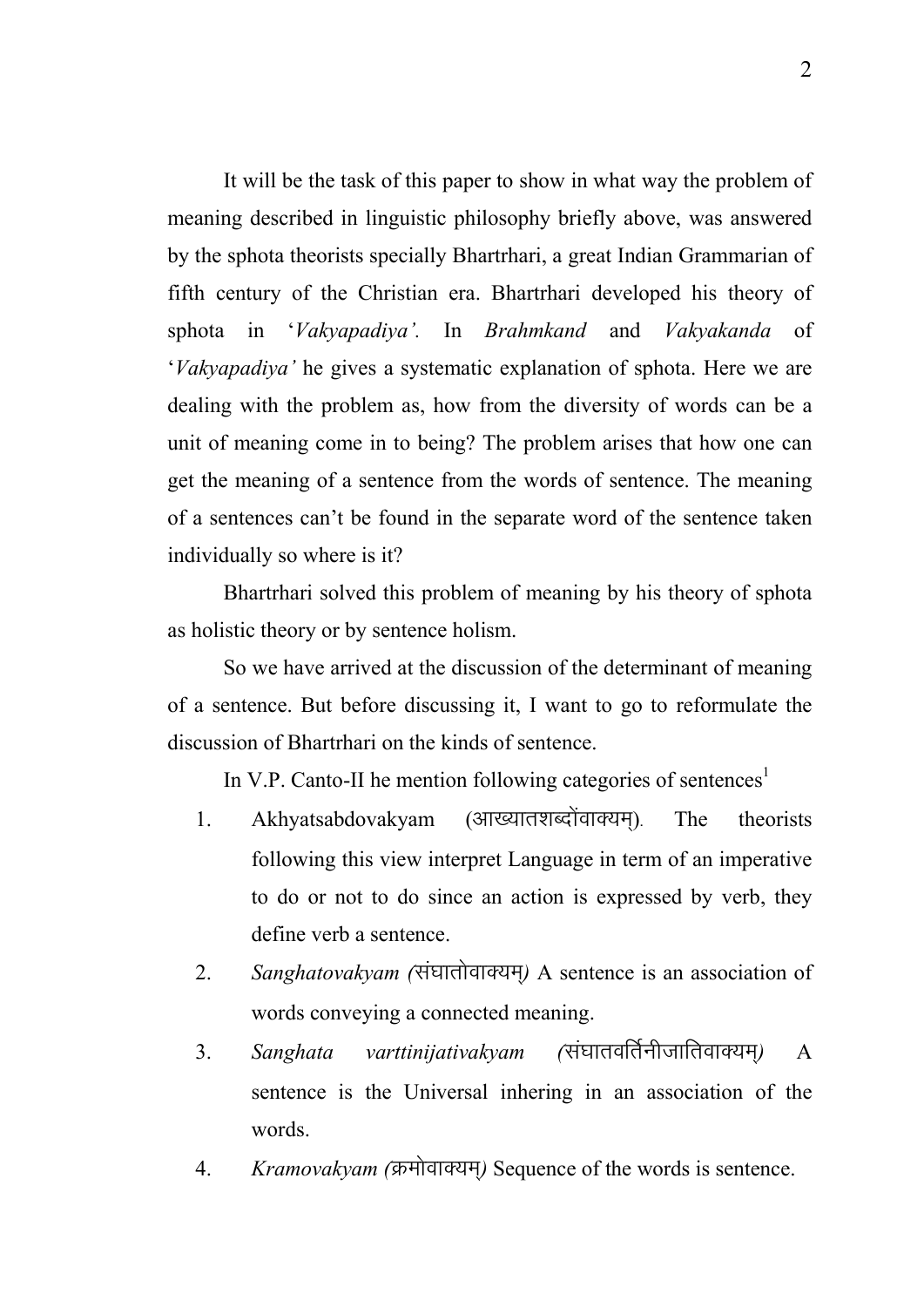- 5. *Adyampadamvakyam (*आधयामपदंवाक्यम) The beginning word of a sentence is a sentence.
- 6. *Prthakasarvapadam Sakakasam Vakyam (*i`FkdloZinalkdk{kaokD;e~*)* All words of a sentence are independently different sentences.
- 7. *Eko navayayah sabdah vakyam (*एकोअनवयवःशब्दःवाक्यम्) A sentence is the primary units of language.
- 8. *Buddhyanusonhrti vakyam (*बुद्धयनसंहर्ति वाक्यम्) A sentence is an inner, sequence less and meaning revealing unit.

In the above explained kinds of sentence Bhartrhari accepts only three of eight. He categories the above types of sentence in two :

- 1) *Khandpaksha* (Atomic view)
- 2) *Akhandapaksha* (Holistic view)

Bhartrhari classifies five of above defined sentences in *Khandapaksha* are 1,2,4,5,6 and three of them in *Akhandapaksha* are 3,7,8. According to *Khandapaksha* words are the basic unit of language and sentence is association of the words. Bhartrhari refutes the theory of *Khandapaksha* and establishes that sentence is the basic unit of language, not words. This view of sentence called *Akhandapakshya*.

The question arises now how Bhartrhari can say that the sentence is basic unit of language. It because of the fact that in the background of this assumption (The sentence is indivisible) sphota theory is working on. Now I am going to explain the theory of sphota according to Bhartrhari.

The first question is that what is sphota? According to Bhartrhari sphota is meaning bearing units and the unit of expression. Sphota is a real word. Real in the sense that meaning is revealed by it. It is an indivisible flash, a complete unit expressive of a complete meaning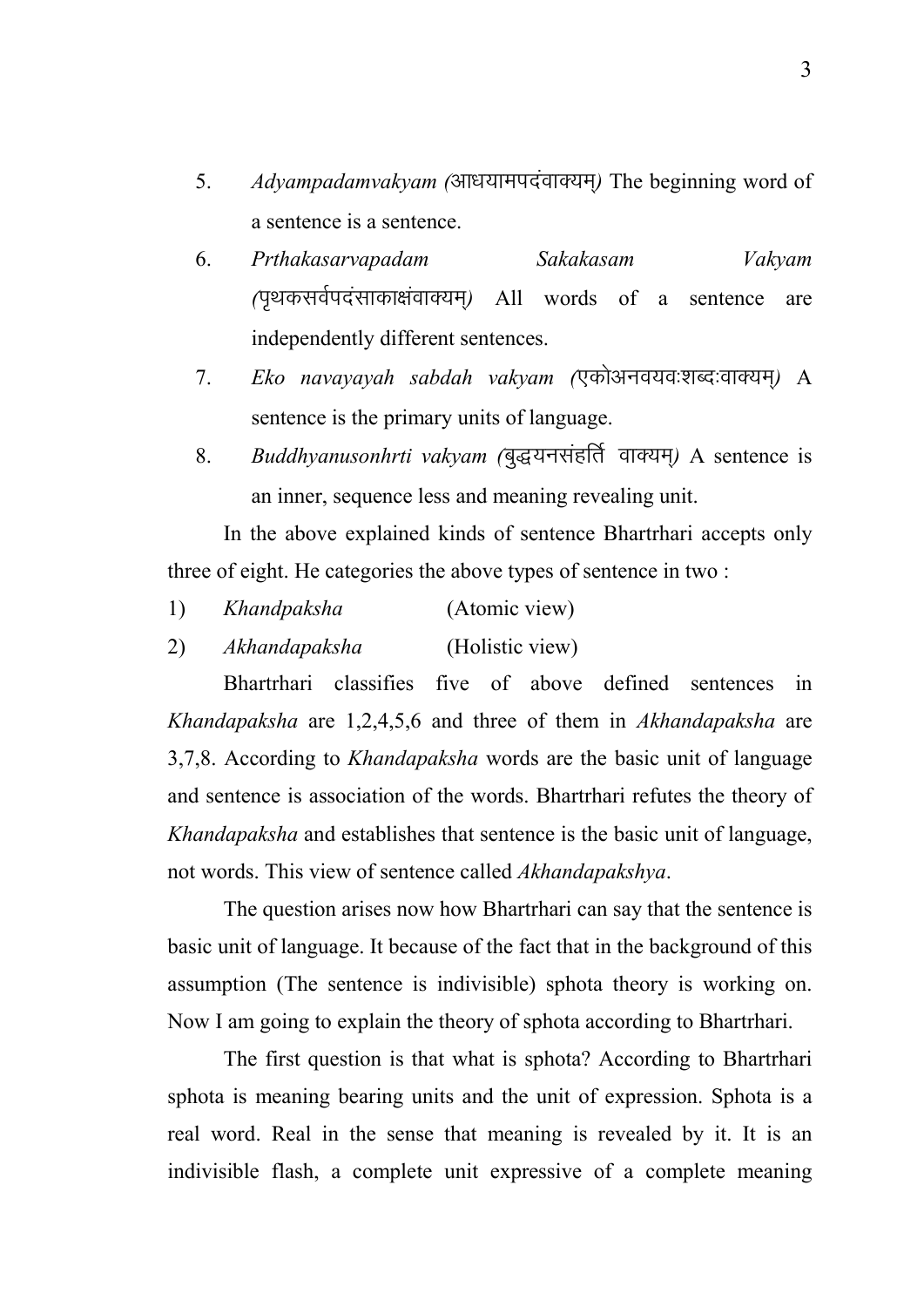satisfying further expectancy for a complete sense. It is inner word. It is the word that exists in the mind and is indivisible without inner sequence. Bhartrhari likens sphota to the light that reveals itself as well as the object that comes into contact with it. $2$  Sphota, likewise reveals itself and at the time of self-revelation it reveals sounds as well. So, when it is said that sphota is revealed by sound. What is meant is that sounds that owe their genesis to sphota reveal it to other minds. Understood in this sense sphota does not forfeit its character of self-luminosity even though it is held that the same is revealed by sounds<sup>3</sup> According to V.P. 1-44 there are two aspects of word : the first aspect is the cause of the real word while the other i.e. *dhavni* (sound) is used to convey the meaning.<sup>4</sup> One may confuse that if *dhavni* (Sound) is convener of meaning then it will be the real word. To clarify this confusion we have to know that what is the process of communication of any Idea. The process is as follow: at first the word exists in the mind of the speaker as a unit or sphota. When he utters it produces a sequence of different wound so that it appears to have differentiation. The listener, though first hears a series of sound ultimately perceives the utterance as a unity the same sphota with which the speaker began and then the meaning is conveyed thus in beginning and in the end it is sphota and *dhvani* (Sound) is only a medium to transfer the meaning from speaker to listener.

In account of explaining the process of communication Bhartrhari maintains that a linguistic expression resides in human mind as speech potentials (*Shabdabija)* which passes through there stages end that are different sorts of speech. They are- *Pasyanti, Madhyama* and *Vaikhari.* Pasyanti is the inarticulate stage which is non- verbal as it is subtle; there is no occasion for any distinction of language and meaning at the pasyanti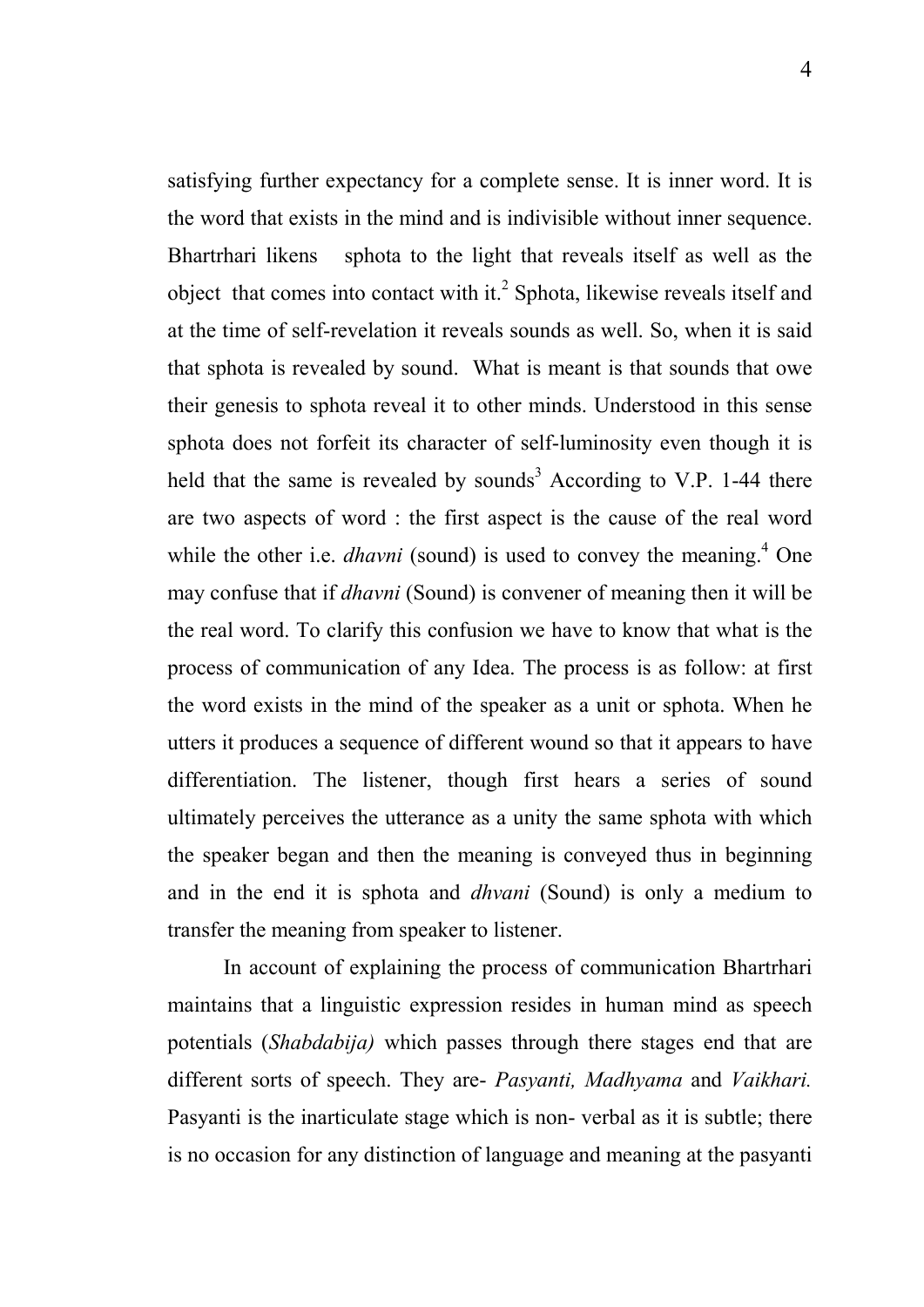level of speech. It is sequence less, pure unity and is manifested (hen one intends to speak) madhyama first and at the level of vaikhari. *Madhyama*  is inner shabda, the being revealed in the mind when manifested by articulated utterance. It figures in or is revealed in the mind of the hearer after hearing the verbal noises and in the mind of speaker when they intend to speak. 5 Bhartrhari has given utmost importance to madhyama because in the process of manifestation when madhyama becomes in mind it called sphota by which meaning reveled. Meaning in the madhayama stage, is non differently revealed in the mind and, hence there is non difference of sphota and meaning. The final stage is called uttered speech is *Vaikhari.* At this level non sequential seems in a sequence. In the above description we see that the sphota is a meaning reveling unit. The sphota is an inner unit of cognition and as such sequence less, individual, integral and complete meaning reveling units.

It is thought that speaker want to express sphota is manifested through articulated utterances produced in a sequence by speaker's effort when he intends to communicate.

From following description of sphota we may notice that Bhartrhari takes it (sphota) as inner and indivisible sentence (Vakya). The sentence is an expresser which expresses its meaning non differently $6$ . According to the sphota theory of Bhartrhari it is the complete utterance of the sentence that is the unit, and it is called vakyasphota, but at a lower analytical level the word, can be considered as the unit for which term padasphota is used by the grammarian. Those who know the language very well think and speak in units of sentences and also hear whole sentences. It is only those who do not know the language properly hear words or phonemes or bits of sound and have to struggle with them to get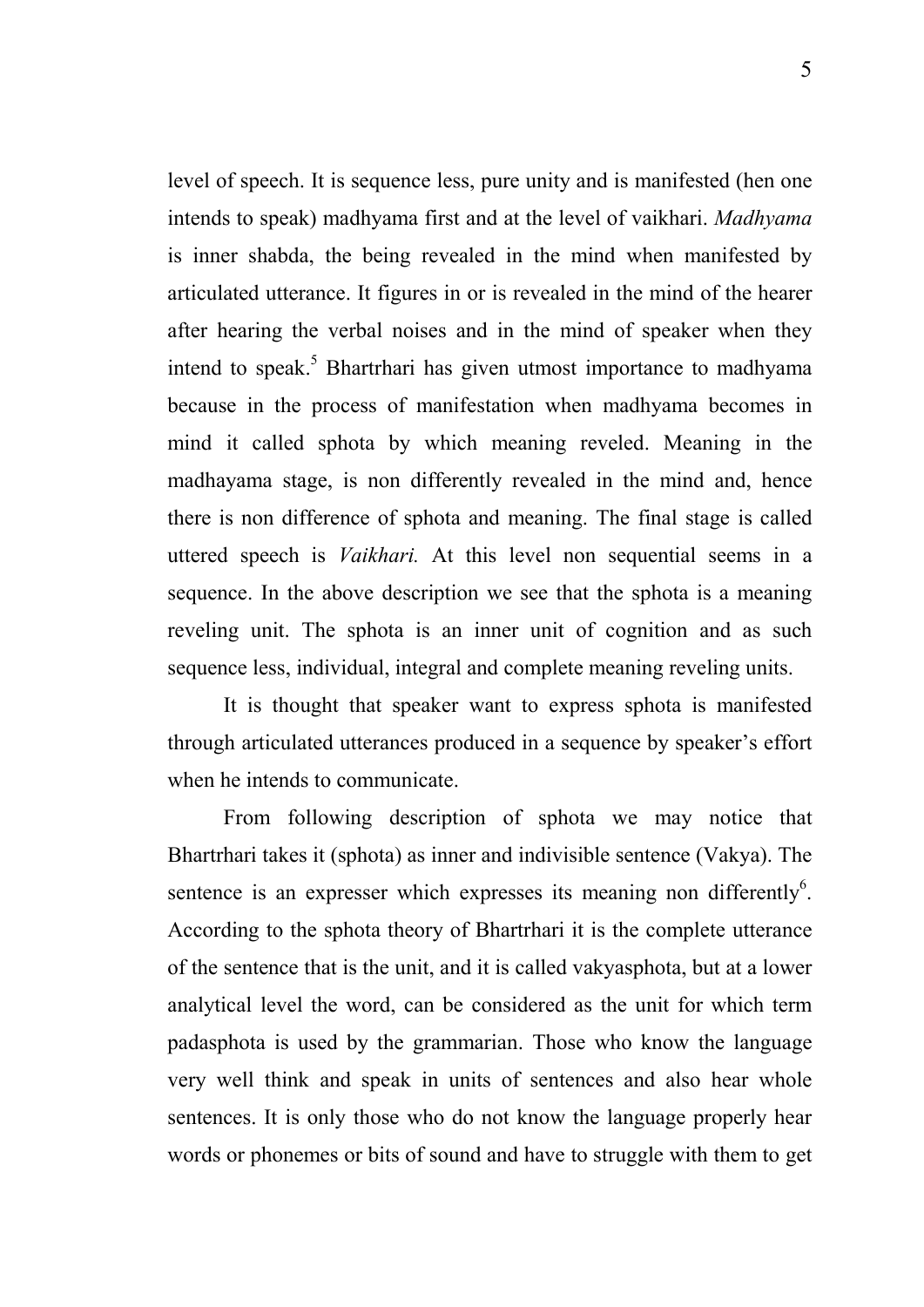the connected sentence meaning. But in grammatical texts the words are taken as the unit for sake of easy understanding. Thus Bhartrhari appreciates the primacy of the sentence he recognized nevertheless the pragmatic value of the concept of word as an aid to the analytical method in grammar and philosophy.<sup>7</sup>

Thus the most proper speech unit to express the sphota is sentence. Sphota is indivisible and sentence is also indivisible. It is the sentence holism of Bhartrhari.

Now come to the point of sentence meaning. Bhartrhari is a sentential holist and has established the theory of sentential meaning as an indivisible unit, by refuting the constructionists we mean those who deny the independent being of sentence and try to interpret sentential meaning only on the basis of world meaning. The eight kinds of sentence which have been above described five of them that held constructionist theory of sentence meaning. Bhartrhari has mentioned at least give types such theories grouped by Punyaraja as *Abhibitanvayavada*  (अभिहितान्वयवाद) and *Amvitabhidhanavada* (अन्विताविधानवाद) has critically examined them and had proved them to be insufficient in explaining sentential meaning as it figures in the mind through language<sup>8</sup> Whereas Bhatt Mimansa held *Abhihitanvayavada* (अभिहितान्वयवाद) Prabhakara Mimansa held *Amvitabhidhanavada* (अन्विताविधानवाद). In the former there is expression and then association of words whereas in the latter there is association of words and then there is expression. That is former believes that first the individual words meaning are understood then they are conjoined to get the sentence meaning. On the other hand Prabhakara held that the whole sentence is cognized first and then individual words are provided that meaning in the context of the sentence.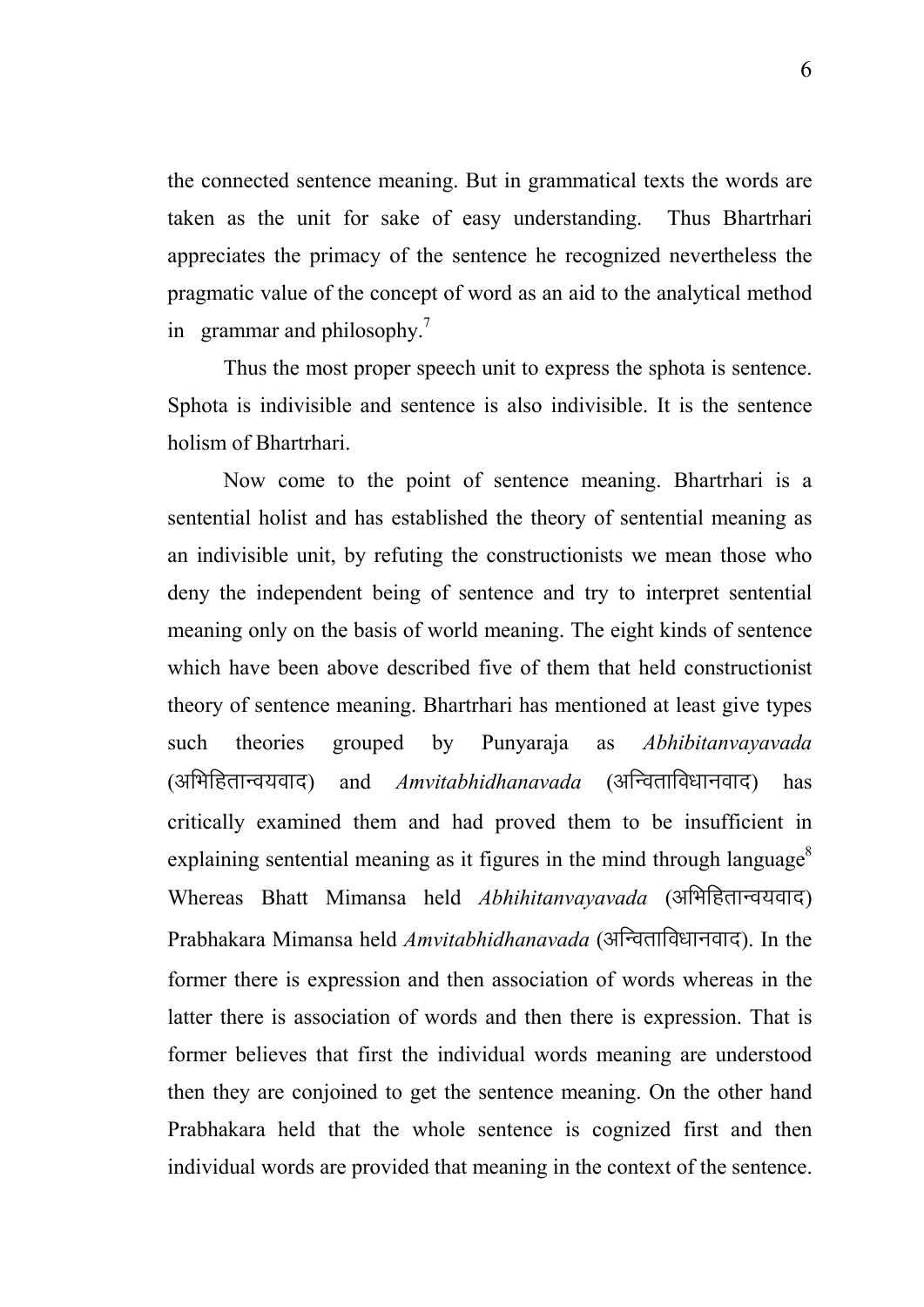Thus for Bhatt the meaning of the sentence can not be more than the meaning of individual words whereas for Prabhakara sentence meaning can be something more then the individual words.

The controversy between abhihitanvayavada and anvitabhidhanavada is not significant for Bhartrhari, as he is not a constructionist (पदार्थवाद) but a sentential holist. Meaning, for him, is more than a semantic Unit in its popular use. He is well aware of at least five kinds of constructionist theories of sentential meaning. This theory is different from other sententialist who interprets sentential- meaning as a meaning different from the meaning of a sentence. Meaning, for him, is a cognitive- being, and thus his concern is not only with the controversy among the constructionists or padavadins (including abhihitanvagavadins and anvitabhidhanavadins), but between them and the sentential- holists. This concern are those who accept a semantic unit different from a syntactic unit and those who take a semantic unit as a synthetic unit as a synthetic unity, and those who take it as a cognitive being non-differently revealed by language ubiquitously given in the mind<sup>9</sup>.

 Another problem related to this matter is regarding convention. Whether convention is observed with words or with the sentence, is a central problem of Indian philosophy of language, the solution of which gives rise to various theories of language in general and in Indian semantics. The differences of abhihitanvayavadins, anvitabhidhanvadins and akhandavakyarthavadins are essentially rooted in their different views regarding convention. For abhihitanvayavadins, what a child observes as a unit of meaning in the use by elder is a word, and, hence, they accept words as independent units. On the basis of word as the primary unit, they explain sentence and sentential- meaning as outcomes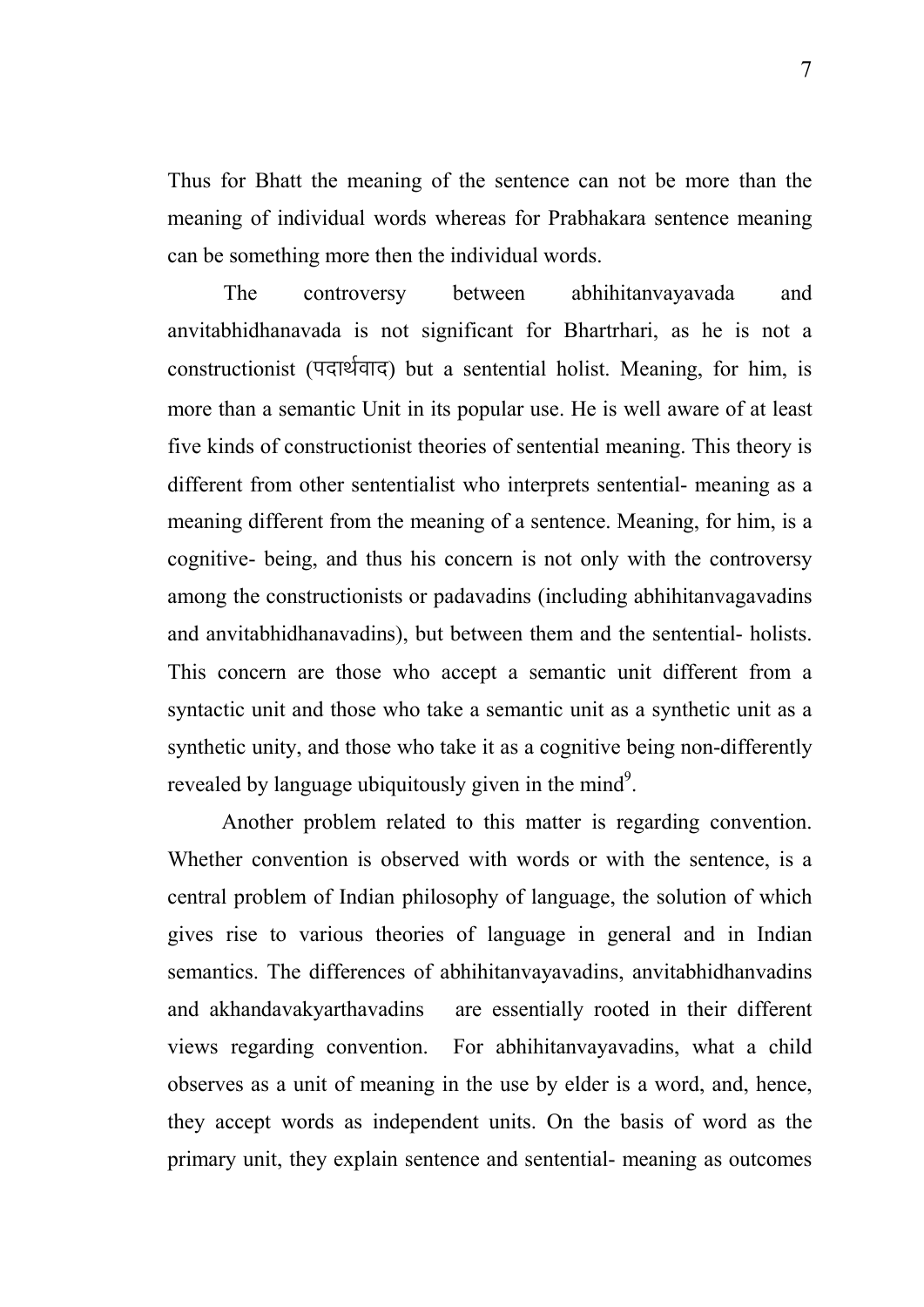of an association of the words and word- meanings respectively. Anvitavidhanvadins, though they also assume word as the primary meaning-conveying unit, accept convention with sentential-meaning. They do not believe in the existence of the sentence independently of the word as a meaning-conveying unit. Sentential- meaning for them is not the meaning of a sentence, but of words conveying mutually related word-meaning. There is no need to accept sentence for explaining sentential- meaning.<sup>10</sup> For Vaiyakaranas, communication is accomplished neither by one –to-one putting together of word meanings, nor by mutually related word-meaning, but by indivisible sententialmeaning. The expresser of the sentential- meaning is neither association of words nor the words having mutually related meaning but the indivisible sentence. On the basis of communication in day- to- day practices, Bhartrhari elucidates that convention is with the indivisible sentences, which is the indivisible expresser of the indivisible unit of  $commutation$ , i.e. sentential- meaning<sup>11</sup>. Bhartrhari rejects abhihitanavayvadin and anvitavidhanvadins sentential meaning. For him a sentence is an inner, indivisible and a real unit of awareness in nature, i.e. sphota and sentential meaning is that which it reveals non- differently a flash awareness in the mind, for which Bhartrhari used the word 'Pratibha', is sentential meaning. Thus sphota for Bhartrhari is real language shabda) and the meaning is a clear and a distinct flash of awareness which is pratibha, which is also indivisible. Pratibha as the general meaning of all sentences of or even words (if complete meaning is revealed by them), is cognition or awareness and non different from sphota. For Bhartrhari sentential meaning is not as an object that figures is the mind. It is an idea or a clear and distinct flash of awareness. So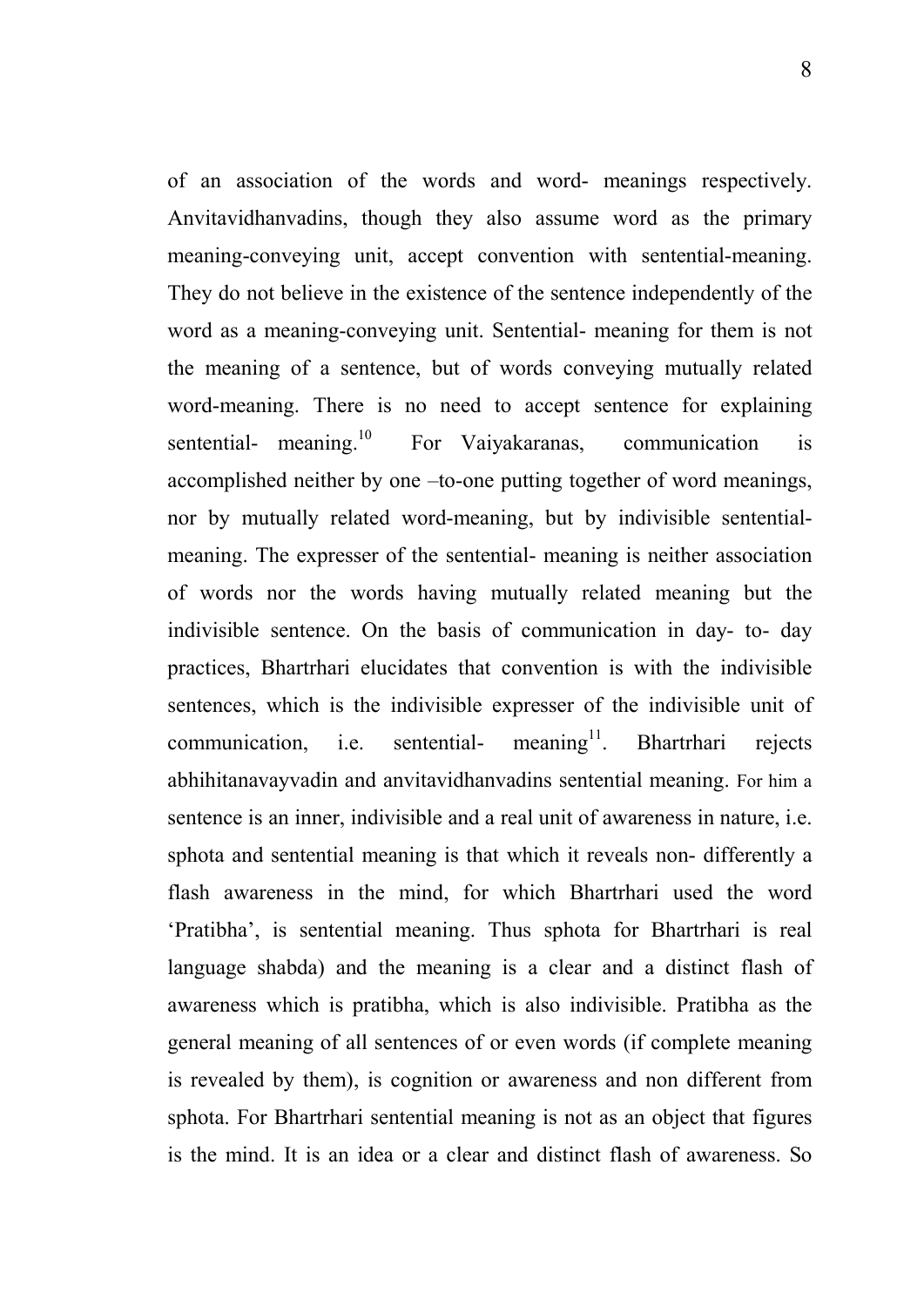there is not any kind of one to one relationship between the sentence and their meaning. Each flash of awareness is unique in its nature and also may varied from person to person of different mental level or according to their pratibha.Pratibha as the general meaning of all sentences or even words (if complete meaning is revealed by them), is cognition or awareness and non-different from sphota. It is only from the sense of duality that from the point of view of language (expresser) it is called an expresser (sphota) and from the point of view of meaning, it is called expressed (pratibha) but in both of the cases it is a being figured in the mind by the language that reveals it.<sup>11</sup> Thus the meaning is integral and indivisible according to Bhartrhari and it is his Sentence- Holism.

If we compare the '*Prathibha theory's* sentential-meaning with *Abhihitanvayavada* (vfHkfgrkUo;okn) and *Amvitabhidhanavada*   $(3\sqrt{10})$   $\sqrt{10}$   $\sqrt{10}$  which have been above described. It seems that Phabhakara's view is closer to that of Bhartrhari But actually it is not, because of among other reasons Prabhakara talks about the context of words in the sentence whereas Bhartrhari pointed at the context of the sentence.

Now we come to point out the differences between mimansaka's and Bhartrhari's theory of meaning. Where mimansaka are constructionist (padvadin), according to which the world and the phone have their own existence in the sentence and even though they are not in a sentence. They held that phone (the single sound) is real shabd. According to mimmanska word is a meaningful unit of language. They also say that meaning of sentence is decided with the association of word meaning. On the other hand Bhartrhari holds that sentence is the basic unit of language and meaningful expression. The meaning of word in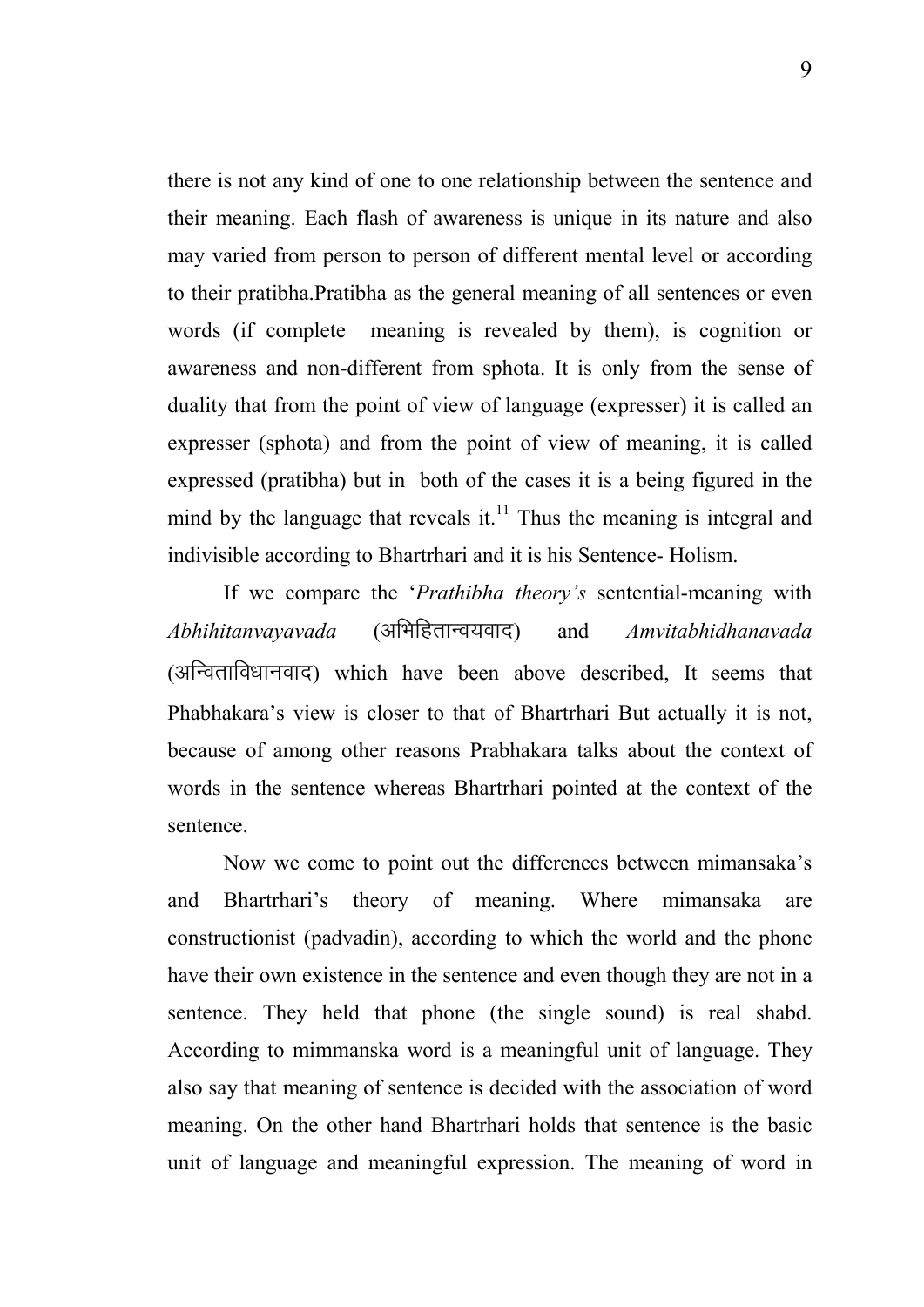sentence has only pragmatic value as for him sphota is a real word and 'Pratibha' is real meaning.

Thus, we see that sphota theory, which is also a holistic theory of sentence, is a special kind of linguistic philosophy that called shabdadwaitwad philosophy where word (sphota) and meaning (sphota or pratibha) is non different.

## References